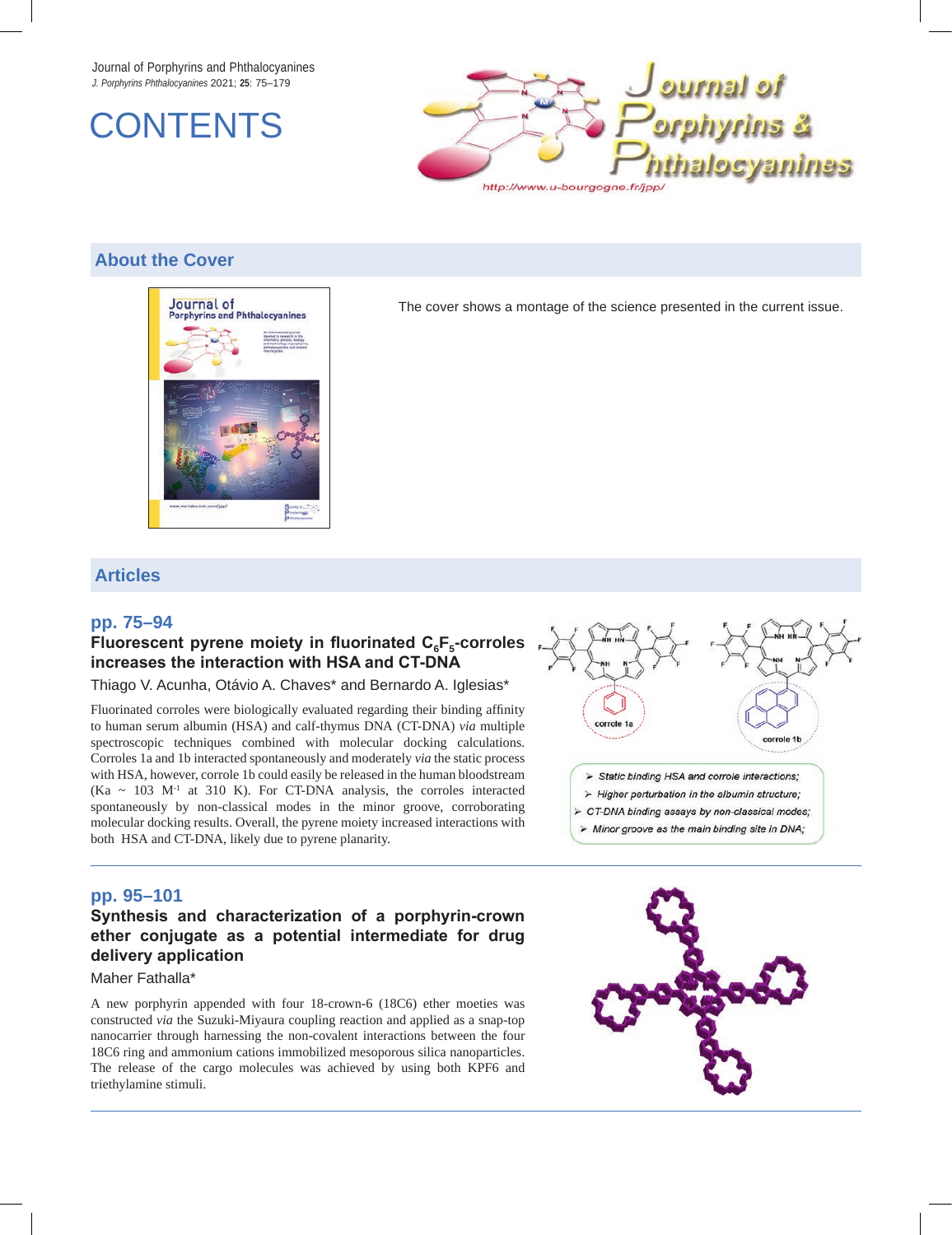## **pp. 102–119**

## **The application of aluminium phthalocyanine AlPs-4 mediated photodynamic therapy against human soft tissue sarcoma (RMS) cell line**

Muhammad Zakir, Ahmat Khurshid, Muhammad Iqbal Khan, Asma Khattak and Murad Ali Khan\*

The iron oxide nanoparticles (IONPs) and cobalt ferrite (CF) NPs were synthesized and coated with polyvinyl alcohol (PVA). The photodynamic effect of the photosensitizer, doxorubicin and dacarbazine loaded nanomaterials were screened against human rhabdomyosarcoma (RMS). The combination of photodynamic therapy (PDT) with chemo drugs is studied over different doses. When RMS cells were exposed to nanomaterials loaded with chemo drugs and PDT alone, it resulted in less cell destruction as compared to chemo drugs followed by PDT.



### **pp. 120–127**

## *In vivo* **phototoxic effects of a tetraethyleneglycolsubstituted Zn phthalocyanine in tumor bearing rats at an enzymatic level**

Muhammed Raşid Aykota, Sevda Yılmaz, Halil Erbiş, Nilgün Kabay, Sinem Tuncel Kostakoğlu, Vefa Ahsen, Fabienne Dumoulin\*, Çiğdem Yenisey and Burhan Kabay\*

A study of the enzymatic changes following the photodynamic treatment on CCL-18-tumor implanted Wistar albino rats.



## **pp. 128–134**

### **Magnesium diethynylporphyrin derivatives with strong near-infrared absorption for solution-process bulk heterojunction organic solar cells**

Keisuke Ogumi, Takafumi Nakagawa, Masahiro Nakano and Yutaka Matsuo\*

Novel magnesium diethynylporphyrin derivatives synthesized with electron rich units. These units influenced photophisical properties creating strong rearinfrared absorption due to the intramolecular charge transfer. Diethynylporphyrin structure inproved the solubility due to the inhibition of intermolecular interaction. The optimized device using magnesium diethynyl porphyrin derivative gave a PCE of 2.91%.





### **Novel chlorophyll** *a* **derivatives with ester-linked galactose fragments for photodynamic therapy and fluorescence diagnostics of cancer**

Marina V. Mal'shakova\*, Ilya O. Velegzhaninov, Elena E. Rasova and Dmitry V. Belykh

A number of chlorophyll *a* derivatives with galactose fragments with an ester bond between macrocycle and carbohydrate fragments were synthesized. All conjugates had comparable photoinduced toxicities and the conjugate with phorbin macrocycle fragment had a much lower dark toxicity.



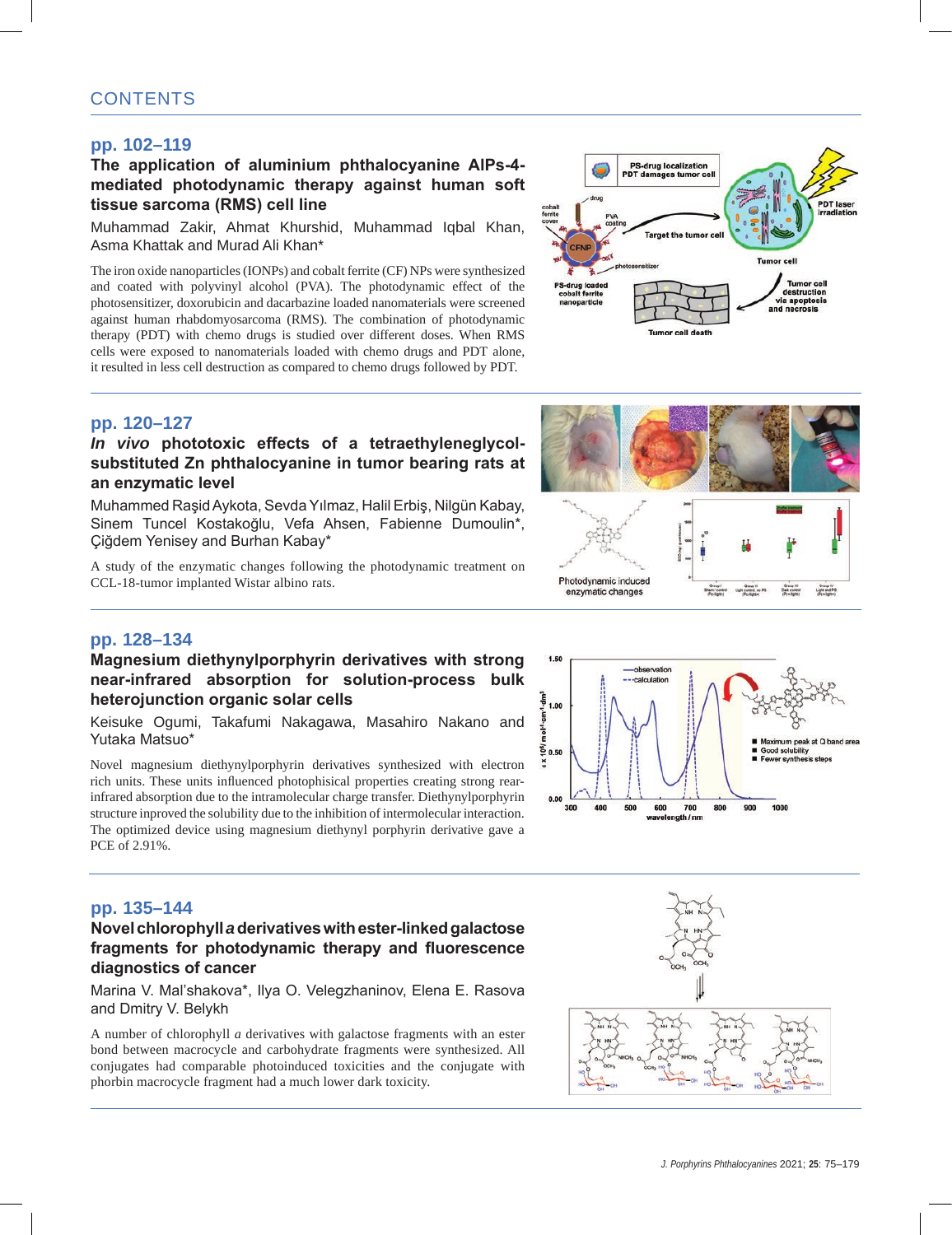# CONTENTS

615 630 645 660 675

30 40 50 60 **Controlled ZnPc Releas** 

## **pp. 145–152**

### **Aggregation of protein complexes with porphyrins under light irradiation**

Natalia Sh. Lebedeva, Elena S. Yurina, Yury A. Gubarev\*, Sergey A. Syrbu and Oskar I. Koifman

The interaction of *meso*-tetra-(*N*-methyl-3-pyridyl)bacteriochlorin tetra 4-methylbenzenesulfonate, *meso*-tetra-(*N*-methyl-4-pyridyl)porphine tetraiodide and *meso*-tetra-(*N*-methyl-3-pyridyl)porphine tetraiodide with protein was studied. Irradiation of complexes of bacteriochlorin and porphyrins with a protein with blue and green light can affect the shift in the aggregation equilibrium, obtaining predominantly monomeric or aggregated protein structures.

### **pp. 153–161**

## *In vitro* **phototoxicity of zinc phthalocyanine (ZnPc) loaded in liposomes against human breast cancer cells**

Paulo Emilio Feuser\*, Jonathann Corrêa Possato, Rahisa Scussel, Rodrigo Cercena, Pedro Henrique Hermes de Araújo, Ricardo Andrez Machado-de-Ávila and Alexandre Gonçalves Dal Bó

Liposomes are efficient carriers for delivering photosensitizer agents, such as zinc phthalocyanine to a drug target cell with controlled release, providing a significant tumor regression when exposed to low light dose.





ROS

**Cell death** 

nhototoxicity

## **pp. 162–167**

## **Towards self-doping multimetal porphyrin systems**

Udo Lehmann, Richard Goddard, Ralf Tonner and Manfred T. Reetz\*

First experiments and exploratory DFT calculations on hypothetical cationic TPPCu/TPPRu indicate the feasibility of self-doping in multimetal porphyrin systems.

## **pp. 168–172**

**Sodium 3-mercaptopropanesulphonate substituted phthalocyanine: Synthesis, photophysical properties,** *in vitro* **and** *in vivo* **PDT efficacy**

Mack Biyiklioglu

This article has been retracted

### **pp. 173–177**

**Pi-stacking interaction perphenazine modified zinc(II) phthalocyanine nanoparticles for photothermal and photodynamic therapy**

Mack Biyiklioglu

This article has been retracted